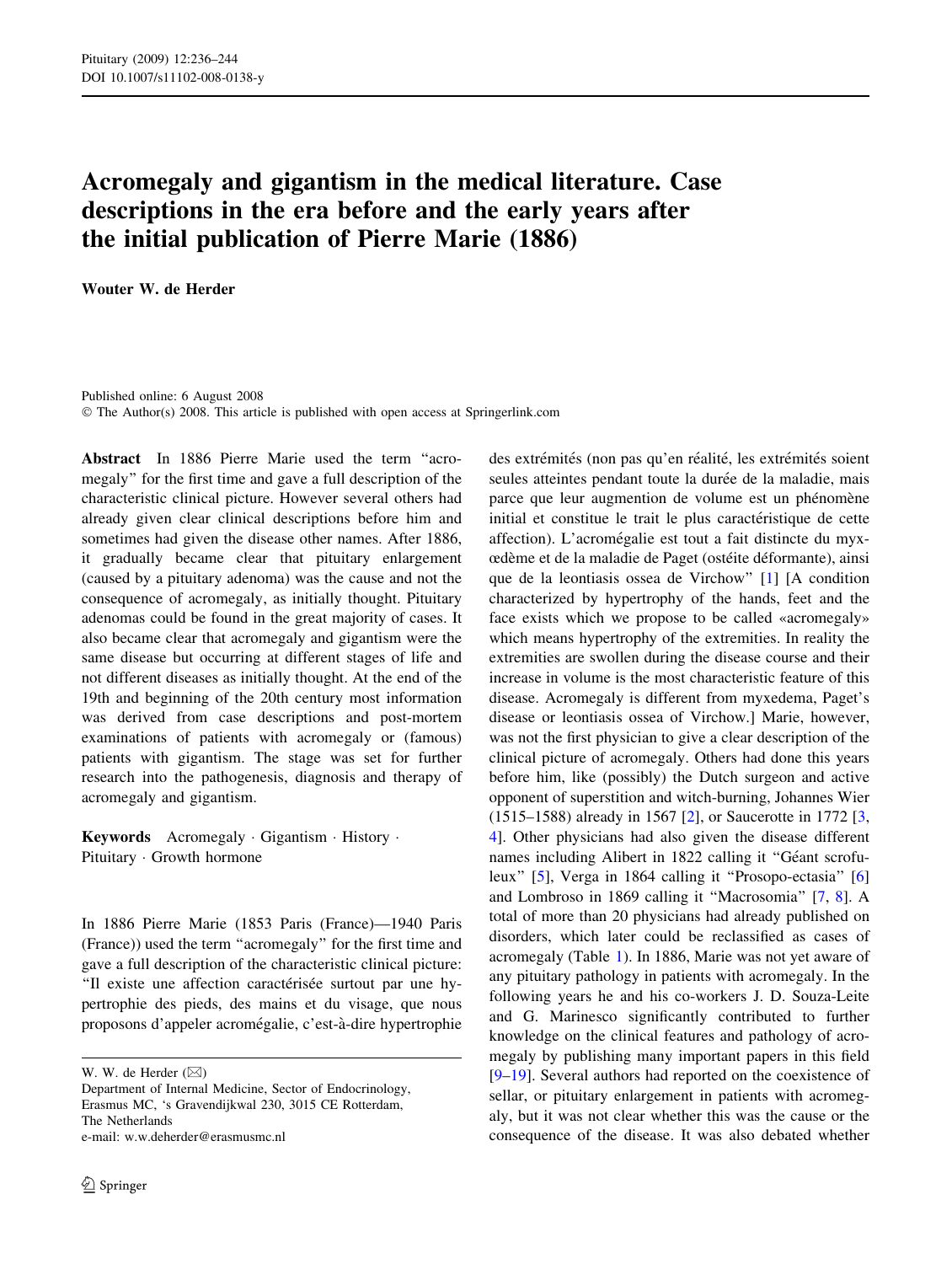<span id="page-1-0"></span>Table 1 Description of acromegaly in the medical literature up to 1886

| Author               | Reference Number  | Year of Publication |
|----------------------|-------------------|---------------------|
| Weyer                | $\lceil 2 \rceil$ | 1567                |
| Saucerotte           | $\lceil 3 \rceil$ | 1772                |
| Noel                 | [42]              | 1779                |
| Gall                 | [91]              | 1810                |
| Alibert              | $\lceil 5 \rceil$ | 1822                |
| Verga                | [6]               | 1864                |
| Lombroso             | $\lceil 7 \rceil$ | 1869                |
| Magendie             | [92]              | 1839                |
| Chalk                | [93]              | 1857                |
| Friedreich           | [94]              | 1868                |
| Henrot <sup>a</sup>  | [95, 96]          | 1877                |
| Brigidi <sup>b</sup> | [97, 98]          | 1877                |
| Taruffi              | [99, 100]         | 1877                |
| Cunningham           | $[101]$           | 1879                |
| Ellinwood            | $[102]$           | 1883                |
| Fritsche and Klebs   | [29]              | 1884                |
| Hadden and Balance   | [103, 104]        | 1885                |
| Wadsworth            | [105]             | 1885                |
| Wilks                | [42]              | 1886                |
| Motais               | [42]              | 1886                |

<sup>a</sup> Describes the postmortem finding of a tumor at the base of the brain in the midline–pituitary area

<sup>b</sup> Life history and postmortem report of the famous Italian actor Ghirlenzoni

acromegaly was a result of hypo- or hyperfunction of the pituitary. In 1864 Verga had already described sellar enlargement in a patient with acromegaly. Minkowski in 1887 reported that pituitary enlargement was found in all postmortem studies of patients with acromegaly [\[20](#page-7-0)]. Massolongo in 1892 could correlate acromegaly to increased pituitary function by demonstrating that a pituitary tumor from a patient with acromegaly contained specific granulated cells [[21\]](#page-7-0). Eventually, the relationship between a pituitary hyperfunction-hypertrophy, or a hyperfunctioning pituitary tumor and acromegaly was clearly established and confirmed at the end of the 19th century by many authors  $[22-27]$ . Initially, it was also believed that acromegaly and gigantism were two totally different diseases. Marie [\[11–17](#page-7-0)], his intern Souza-Leite [\[9](#page-7-0)] and Guinon [\[28](#page-7-0)] were convinced that acromegaly and gigantism were two entirely different disorders. Gigantism was considered as an exaggerated variant of normal development, whereas acromegaly was considered as a pathological condition. However, Fritsche and Klebs in 1884 [\[29](#page-7-0)], supported by the work of Langer (1872) [\[30](#page-7-0)], concluded that in contrast to gigantism, which they considered as a congenital disorder, acromegaly was an acquired variety of gigantism occurring at a later age when growth is completed. In 1894 Sternberg concluded that there were many similarities between acromegaly and gigantism [[31\]](#page-7-0). However, in 1897 he changed his view and agreed with Marie and others that both disorders were different [[32](#page-7-0)]. Cunningham in 1891—studying the skeleton of the Irish giant Cornelius Magrath (1736 Silvermines (Ireland)—1760, Dublin (Ireland); the skeleton was the possession of Trinity college, Dublin) [[33–35\]](#page-7-0), Dana in 1893 [[36\]](#page-7-0) and Hutchinson in 1893 [[37–40](#page-7-0)]—describing the case report and postmortem studies of the French giantess Emma Aline Batallaid (also known as Lady Aama, 1877– 1895)—also pointed to the connection between acromegaly and gigantism. It gradually became clear that both disorders had the same pathogenetic mechanism, but differed with regard to the age of onset. Gigantism would occur much earlier in life, when the skeleton still had the potency to grow, a developmental phase we now call pre-pubertal [\[41](#page-7-0), [42](#page-7-0)].

The famous surgeon John Hunter could have been the first to describe pituitary enlargement in gigantism/acromegaly, if only he would have opened the skull of the giant Charles Byrne of Littlebridge (Ireland) (later also known as O'Brien) whose remains came into Hunter's possession after the death of the giant in London (UK) in June 1783. But, as stated by the famous neurosurgeon Harvey Cushing, ''his passion as a collector exceeded his thirst for knowledge'' [[43\]](#page-7-0). In 1909, Cushing together with the curator of the John Hunter museum in London (UK) opened the skull of the Irish giant and demonstrated that the sella turcica was enlarged measuring  $21 \times 24$  mm and being 11 mm deep [\[43–46](#page-7-0)].

So, finally in the early years of the 20th century the cause of acromegaly and gigantism had become known.

An abnormal stature, or phenotype, like being too tall attracted the attention of the community and also doctors. Therefore, many case reports on generally famous giant acromegalic patients have been subsequently published by experts in the field.

Besides from being an expert pathologist, Professor Rudolf Ludwig Karl Virchow (1821, Schievelbein (Prussia)—1902, Berlin (Germany)) also showed particular interests in anthropology. He wrote two papers on famous patients with gigantism; Lewis Wilkins and Franz Winkelmeier [[47–49\]](#page-7-0).

Lewis Wilkins (1874, Minnesota (USA)—1902, Chicago, (USA)) (Fig. [1\)](#page-2-0) had a reported height which varied between 2.26 m. (7 ft. 5 in.) and 2.535 m. (8 ft.  $3\frac{1}{2}$  in.). An impressive feature was his asymmetrical left facial hypertrophy, which was initially diagnosed as "leontiasis ossea"  $[36, 48, 50]$  $[36, 48, 50]$  $[36, 48, 50]$  $[36, 48, 50]$  $[36, 48, 50]$ . Months before his death he first suddenly lost the vision in his left eye and suffered from excruciating headaches. Later he became blind in his right eye. He also experienced deafness in the left ear and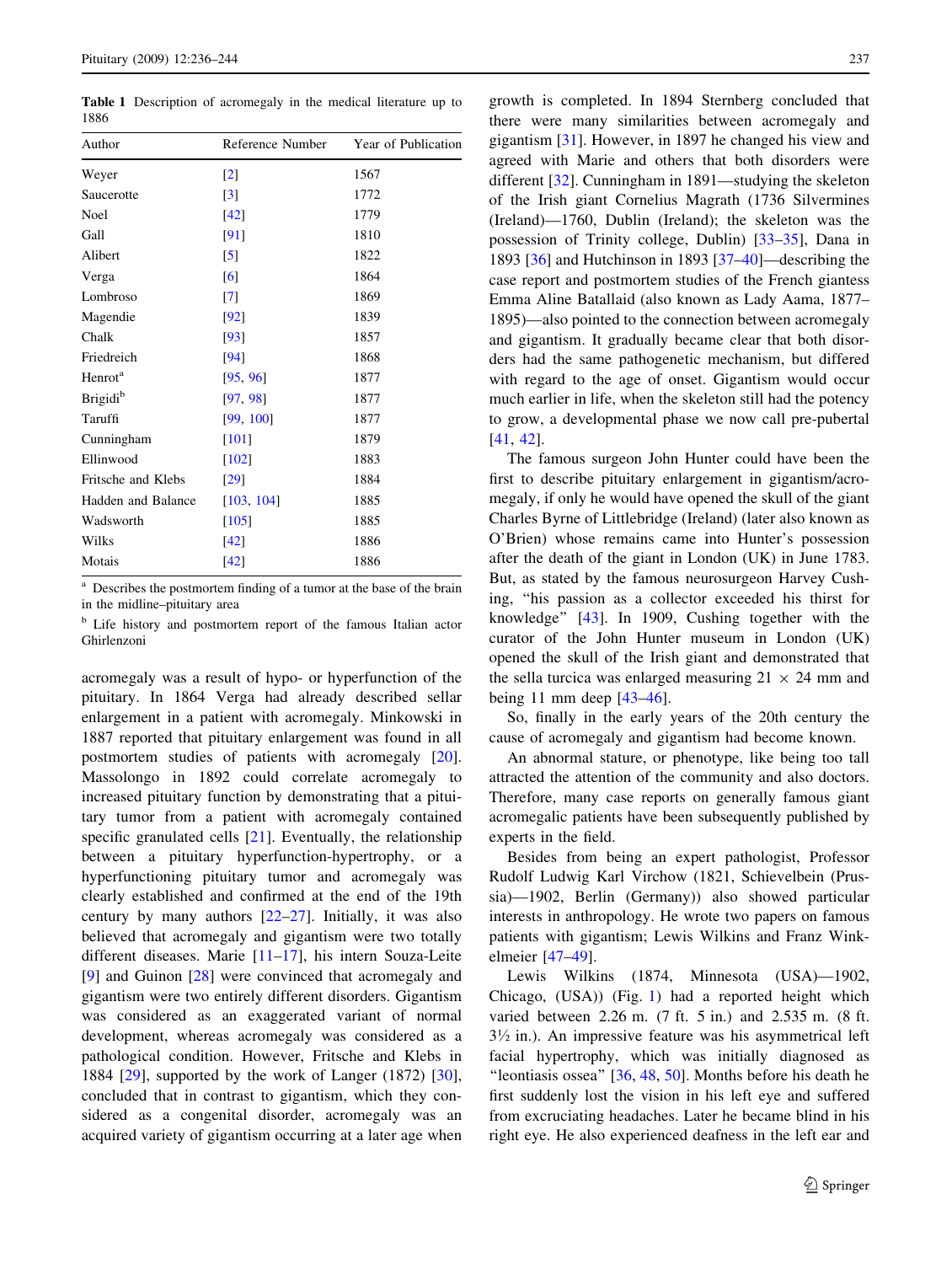<span id="page-2-0"></span>

Fig. 1 Lewis Wilkins (1874, Minnesota (USA)—1902, Chicago, (USA)) together with Professor Rudolf Ludwig Karl Virchow (1821, Schievelbein (Preussen)—1902, Berlin (Germany) and his team in 1900 in Berlin (Germany). Collection W.W. de Herder

loss of feeling on the left side of the face and the left part of his tongue. He died from ulcerative colitis accompanied by bronchopneumonia. He was autopsied by Drs. P. Bassoe, L. Loeb, and Prof. Hektoen at the Presbyterian Hospital in Chicago (USA). A sarcomatous tumor with extension in the pituitary area and diffuse left sided hyperostosis was found. The pituitary seemed normal. The thyroid was multinodular and enlarged [\[51](#page-8-0), [52\]](#page-8-0).

Franz Winkelmeier (1860, Lengau (Austria)—1887, Lengau (Austria)) started growing rapidly at puberty and attained a final height of 2.278 m (7 ft 6 in). He died of tuberculosis [[47,](#page-7-0) [53\]](#page-8-0).

Fedor Machnow (1880, Kustiaki/Witebsk (Russia)— 1920, USA)) (Fig. 2) started to grow rapidly from the age of 4 years. Drs. Von Luschan and Lissauer (Berlin, Germany) reported his anthropometrics in 1903 when he was 22 years old  $[54]$  $[54]$ . His height was 2.38 m (7 ft  $9\frac{3}{4}$  in), his feet were 149 mm  $(5\frac{3}{4}$  in) wide and 370 mm  $(1 \text{ ft } 2\frac{1}{2} \text{ in})$ long. He was described as being of normal intelligence. In 1904, at the age of 23, Dr. M. Zondek was able to repeat the anthropometry [[55\]](#page-8-0). In this paper a height of 2.36 m (7 ft 9 in) is reported. A skull radiograph was also made, but a description of the sella turcica is, regretfully, lacking. However, the skull radiograph did show extensive



Fig. 2 Fedor Machnow (1880, Kustiaki/Witebsk (Russia)—1920, (USA)) photographed at the ''London Hippodrome, London (UK) in 1905. Collection W.W. de Herder

pneumatisation of the frontal sinuses. Interestingly, the publication describes a remarkable increase in pulse frequency from the supine position (68 beats per minute b.p.m.) to the erect position (108 b.p.m.) suggestive of orthostasis. A radiograph of the hand showed complete ossification, suggesting that Machnow had stopped growing. He died of tuberculosis.

A post-mortem examination of Battista Ugo (in French: Baptiste Hugo; 1876, Vinadio (Italy)—1916, New York (USA)) was performed and published by Symmers in 1917 [\[56](#page-8-0)]. He was one of the Hugo brothers, also known in France as ''les Geants des Alpes'' (Fig. [3](#page-3-0)). Baptiste attained a height of 2.30 m. (7 ft. 7 in.) and weighed 201 kg. (443 lbs.). His brother Paolo Antonio Ugo (in French: Antoine Hugo; 1887, Vinadio (Italy)–1914, Mairsons-Alfort (France)) had a final height of 2.25 m. (7 ft. 5 in.) and he weighed 150 kg. (331 lbs.). They had 3 brothers and 2 sisters of normal length [[57\]](#page-8-0). Baptiste Hugo, while traveling the USA working for the Barnum & Bailey circus was admitted to the William Parker hospital in New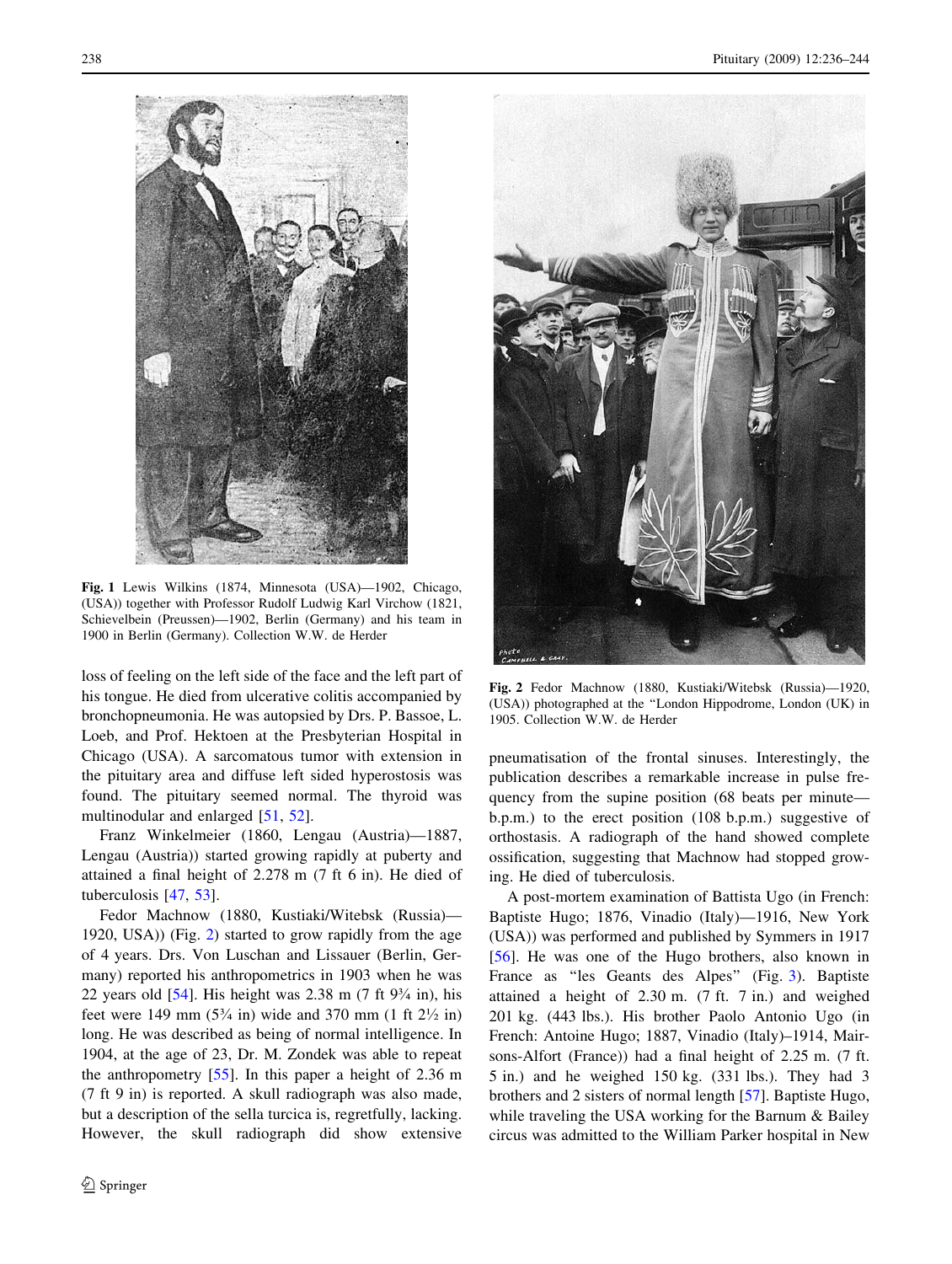<span id="page-3-0"></span>

Fig. 3 Familial acromegaly. Battista Ugo (Baptiste Hugo; 1876, Vinadio (Italy)—1916, New York (USA))—the tallest person in the picture), Paolo Antonio Ugo (Antoine Hugo; 1887, Vinadio (Italy)— 1914, Mairsons-Alfort (France)) and their father (the smallest person in the picture). Collection W.W. de Herder

York on 22 April 1916 with the diagnosis of diphtheria and died the next day (23 April 1916). In the post-mortem report his height is reported as 2.59 m. (8 ft. 10 in.), which is much taller than his reported height when still alive. The report further describes testicular atrophy, micropenis and scanty pubic, facial and axillary hair as features of hypogonadism. Osteoporosis of the skull bones was found. Clear acromegalic features were described including: frontal bossing, prognathism and the large size of both hands as well as most internal organs. A pituitary adenoma measuring  $50 \times 25 \times 23$  mm.  $(2 \times 1 \times 0.9$  in.) and weighing 5.94 gram with suprasellar expansion compressing both optic nerves, and also left parasellar and retrosellar expansion was found. Further findings were: a so-called ''cystic adenoma'' of the thyroid and atrophy of both adrenals [[56](#page-8-0)]. The Hugo brothers are presumably the first patients with familial acromegaly to be described in the literature.

Frederic John Kempster (1889, Bayswater, London (UK)—1918, Blackburn (UK))–was also known as ''the Blackburn Giant'' or ''The Gentle Essex Giant'' or ''Frederick the Great'' (Fig. 4) [\[58](#page-8-0)]. At the onset of the age of 15, he experienced rather severe headaches and started growing rapidly. At his death at the age of 29 he was 2.56 m. (8 ft.  $4\frac{1}{2}$  in.) and weighed 171.5 kg. (378 lbs.) and wore size 22 shoes (410 mm., 16 inches long). Anthropometrics and his case history were taken by Dr. Gigon (Basle, Switzerland) in 1915 [\[59](#page-8-0), [60\]](#page-8-0). He was of normal intelligence. He had typical acromegalic features including: prognathism, large hands, a big nose and a large tongue. The right foot was 34 cm (1 ft.  $1\frac{1}{2}$  in.) and the left foot size was 32,5 cm (1 ft. 1 in.) in length. He had a kyphoscoliosis. He had a deep voice although he used to be a tenor until the age of 18. There were signs of hypogonadism as: the absence of a beard and a moustache as well as the absence of axillary hair or chest hair. There was scanty pubic hair. Testis size was normal for



Fig. 4 Frederic John Kempster (1889, Bayswater, London (UK)— 1918, Blackburn (UK)). Collection W.W. de Herder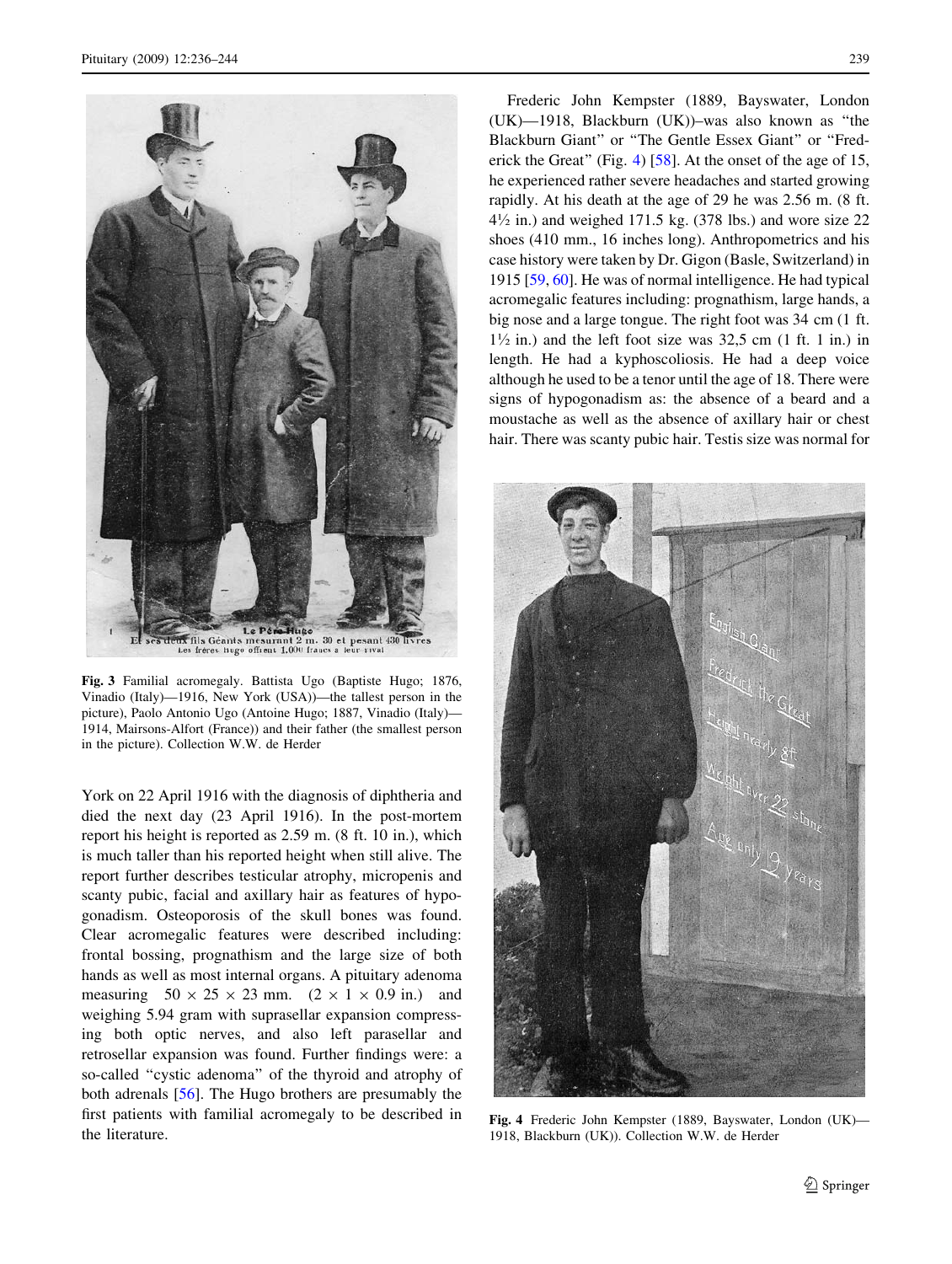a normal-sized man. The left leg was shorter than the right leg. The muscles were weak. A sellar radiograph showed an enlarged sella turcica with a diameter of 28 mm  $(1\frac{1}{4}$  in). A hand radiograph showed that the epiphysial plates had not yet fully closed. Furthermore there was marked osteoporosis [\[59](#page-8-0), [60\]](#page-8-0). In 1910 he traveled to Germany, to work in the vaudeville where he was called ''Teddy Bobs''. At the outbreak of the First World War he was interned as a ''prisoner of war'' by the Germans in 1914. He prompt fell ill and was hospitalized until his release in 1916. Back in England, his health remained poor and in 1918 he fell ill with pneumonia as a result of the influenza epidemic and died [\[58](#page-8-0)].

The Swiss anthropologist Schlaginhaufen examined the Dutch giant Albert Johan Kramer (1897, Amsterdam, The Netherlands), also known as ''Lofty'' (UK) and ''Jan van Albert" (USA and Europe) in July 1923 in Albisgütli (Switzerland) (Fig. 5) [\[61](#page-8-0)]. Kramer's final height was 2.42 m. (8 ft.), although his maximum reported height was 2.69 m. (8 ft. 9<sup>3</sup>/<sub>4</sub> in.) [[61,](#page-8-0) [62](#page-8-0)]. He weighed 165 kg (364 lbs). Schlaginhaufen was able to register 40 anthropometric data except his overall height, because of "Geschäftsgeheimnis" (professional secrecy), reported by Kramer himself as 2.54 m.(8 ft. 4 in.). He also was convinced that Kramer did not suffer from acromegaly [[61,](#page-8-0) [62](#page-8-0)].



Fig. 5 Albert Johan Kramer (1897, Amsterdam, The Netherlands). Collection W.W. de Herder

Dr. Charles D. Humberd of Barnard, Mo. wrote 2 reports on 2 famous patients with gigantism. Henri Mullins (1915, Atlanta (Georgia, USA)—1972, Los Angeles (USA)) was described by Humberd as an acrobatic, alert, intelligent, well-read, affable, friendly, thoroughly qualified businessman and a ''good trouper''. He underwent one single course of pituitary radiotherapy. He did not suffer from visual impairment. He had a normal libido and normal testes. There were no headaches. There were multiple (scars of) furuncles and slight acne. A complete anthropometric picture was given by Humberd in his publication in 1938: His height then was 2.305 m.  $(7 \text{ ft. } 6\frac{3}{4} \text{ in.})$ , the circumference of his ring finger (dig IV) was 8 cm.  $(3\frac{1}{4}$  in.), the length of the feet was 39 cm. (1 ft.  $3\frac{1}{2}$  in) [\[63](#page-8-0)]. He worked as a vaudeville and movie artist. His theatre name was ''Henri Hite''. Among the movies he acted in were: ''The Side Show Mystery'' (1932) and "Monster a-Go Go" (1965).

Robert Pershing Wadlow, (1918, Alton, Illinois (USA)—1940, Manistee, Michigan (USA)) is still considered as the tallest man on earth from the year 1937 onwards (Fig. 6). His final height was  $2.72$  m  $(8' 11.1'')$  [[64\]](#page-8-0). His



Fig. 6 Robert Pershing Wadlow, (1918, Alton, Illinois (USA)— 1940, Manistee, Michigan (USA)) and his father. Collection W.W. de Herder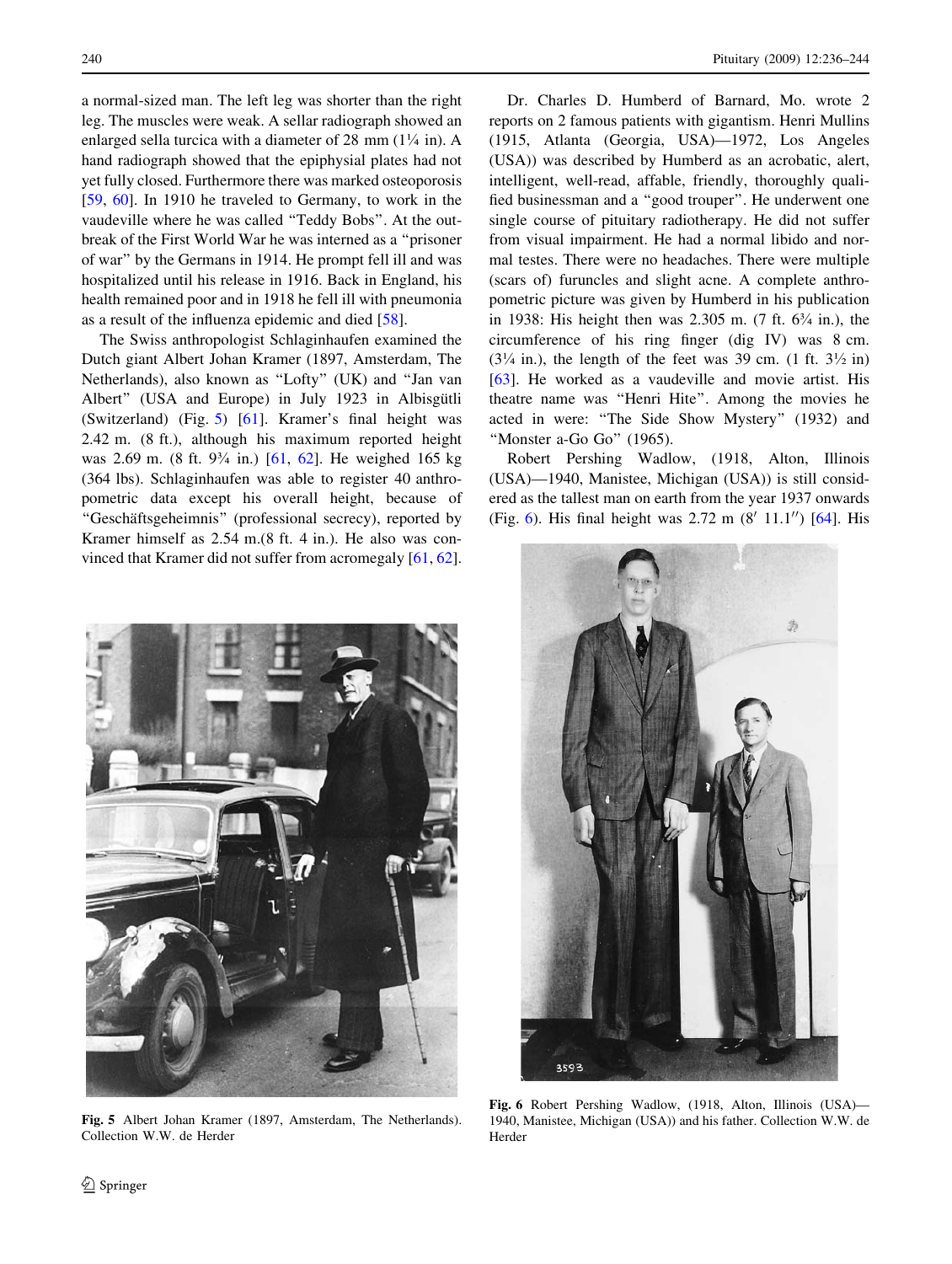case was already reported by Behrens in 1932 [[65\]](#page-8-0). At the time of his death he weighed 222 kg (490 pounds). In June 1936 Wadlow was visited at his home by Humberd. The story goes that Humberd more or less imposed himself on the Wadlow family and after a short visit left disgruntled the house when Wadlow refused to cooperate and refused a medical examination [[66\]](#page-8-0). Successively, Humberd published a paper in the JAMA describing Wadlow as a "pre-acromegalic giant" [\[67](#page-8-0)]. The Wadlow family was especially mortified and grieved by the following phrase in the Humberd paper: ''His expression is surly and indifferent, and he is definitely inattentive, apathetic and disinterested, unfriendly and antagonistic. His frequently voiced plaints are: ''It's not my fault that I am this way'', and ''I didn't have anything to do with me getting to be like this''. His soured attitude has embittered him very much, and he is introverted and morose, though the newspaper stories, usually quoting his school teachers, say that he is very alert and intelligent. His defective attention and slow responses hold for all sensory stimuli, both familiar and unexpected, but he does manifest a vapid interest in seeing any memoranda made by a questioner''. Humberd further doubted Wadlow's intellectual capacities [[67\]](#page-8-0). The publication was considered by the Wadlow family as insulting and humiliating. They felt violated as, they put is, they had not realized that ''any person in the name of science had the right to come into a home, make whatever cursory observations he could and then broadcast these observations to the world'' [[66\]](#page-8-0). The Wadlows filed suit against Humberd and the American Medical Association. Despite the fact that many witnesses verified that the description of Wadlow, as published, was a distortion of his general condition, they lost the trial on a technicality. The judge ruled that the description was a case study and that the portrait of Robert might have been accurate on the day of his examination [\[66](#page-8-0)]. The action against the American Medical Association never came to trial. After three years of maneuvers it was dismissed after Robert died 15 July 1940 in Manistee, Michigan as a result of an infected ulcer caused by pressure of a brace which he had to wear because of peroneal nerve paralysis (drop foot). He was buried in his hometown Alton, Illinois (USA).

A case report of John Aasen, (1890, Hennepin County (Minnesota, USA)—1938, Mendocino (California, USA)) at the age of 46 years was published in 1937 by Gray [\[68](#page-8-0)]. His growth and weight history are also given. At age 46 his length was 2.13–2.33 m. (7 ft. 0–9 in.) and his weight was 129.3 kg (285 lbs). The report describes a number of examinations and tests which were done during a hospital admission because of foot ulcers. The medical history revealed that he had frontal headaches since the age of 28. There was progressive loss of the bitemporal visual fields from the age of 31 till age of 41 after which there was stabilization but no improvement. His IQ was low and his memory was poor. Libido was absent. He is described as "obviously acromegalic" and "a veritable giant". The report further mentions scanty body hair and epilepsy since the age of 41. Ophthalmologic examination revealed bitemporal hemianopsia and optic atrophy. The testes were small and soft with a length of about 2 cm. Glucose intolerance and secondary hypothyroidism (low basal metabolic rate) were diagnosed. A skull X-ray showed hyperostosis. The sella turcica was enlarged with a diameter of 2 cm but there was no erosion of the bone. The treatment consisted of a hypercaloric diet, iron, liver and stomach concentrate, adrenal cortex extract and thyroid extract. It was decided to postpone pituitary surgery ''until the general vigor could be improved''. Also pituitary radiotherapy was not given because of ''the probability that the patient would leave town (San Francisco) shortly so that follow-up would be inadequate'' [[68\]](#page-8-0). He died one year later. John Aasen became famous because of his part in the Harold Lloyd movie classic ''Why Worry?'' (1923). He acted in several other films. He was also known as the ''The Minneapolis Giant'', or the ''Norwegian Giant''. He had willed his body to Dr. Humberd for research purposes and dissection. The actual location of his skeleton after the death of Dr. Humberd is yet unknown.

Jacob Ehrlich (Jack Earle) (1906, Denver (Colorado, USA)—1952 El Paso (Texas, USA)) developed normally until the age of 8. From then on he grew rapidly until the age of 16 (Fig. [7](#page-6-0)). His final height was 2.32 m. (7 ft 7.5 in), although he claimed to be 2.59–2.62 m. (8 ft 6–7 in). He grew up in El Paso, Texas where he also finished high school, and obtained his nicknames: ''Pecos Bill", "The Texas Giant", "The El Paso Giant", and ''Texas Jack''. He worked in the movie business, painted, and sculpted. He was a prize-winning photographer and a poet (he published a book of poetry called: ''The Long Shadows'').

In 1932 he was examined by Rowe and Mortimer who also recorded some anthropometric data [[69\]](#page-8-0). His height was 228.6 cm (7 ft 6 in) and he weighed 163.3 kg (360 lbs). The length of the hands was 254 mm (10 in) and the length of the feet was 330 mm (1 ft 1 in). Ophthalmology revealed normal visual acuity. The blood sugar level was claimed to be slightly elevated: 6.4 mmol/l (117 mg/dl). On the skull radiograph hyperostosis frontalis, together with excessive pneumatisation of the maxillary and frontal sinuses was found. Also, a profound prognathism was recorded. The sellar diameters were:  $11 \times 14$  mm and the sellar floor was depressed, which was claimed to be suggestive of an intrasellar tumor. Jack Earle's movie career came to an end after a fall during the filming of one of his movies. He broke his nose and needed hospitalization. During hospital admission, he first lost his temporal eyesight and within the next few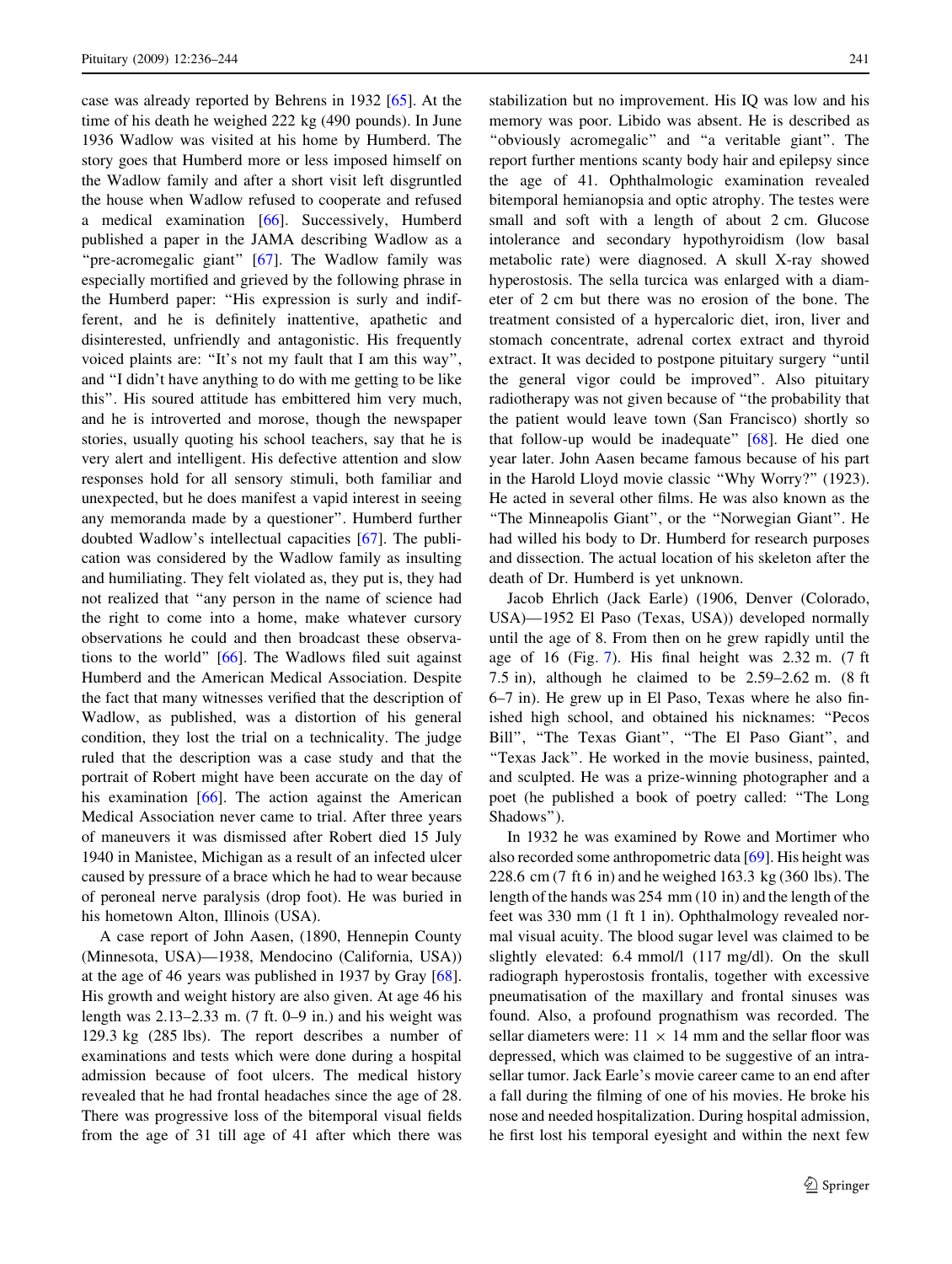<span id="page-6-0"></span>

Fig. 7 Jacob Ehrlich (Jack Earle) (1906, Denver (Colorado, USA)— 1952 El Paso (Texas, USA)). Collection W.W. de Herder

days he developed complete blindness. This was presumably caused by a pituitary macroadenoma compressing the optic chiasm and nerves. He was treated with external pituitary radiotherapy, which resulted in the restoration of his visual acuity. It was also claimed that the pituitary radiotherapy may have stopped his further growth. In 1942, Franks reported on a successful esthetic operation to correct severe overbite in Jack Earle [[70\]](#page-8-0). Jack Earle died as a result of a fatal car crash.

Johann Petursson (Jóhann Svarfdælingur-1913, Dalvik (Iceland)—1984, Dalvı´k (Iceland)) had a normal development till the age of 15 after which accelerated growth occurred (Fig. 8). At the age of 17 he was very strong and could lift a lorry, but at the age of 20 he was weak and suffered from walking difficulties. At the age of 22, he was studied by Krabbe in Copenhagen in 1935, who also recorded his anthropometric data [[71\]](#page-8-0). His height was 2.205 m. (7 ft 2<sup>3</sup>/<sub>4</sub> in), his weight was 135 kg (298 lbs). Krabbe at that stage initially doubted whether Petursson was suffering from acromegalic gigantism, as his body



Fig. 8 Johann Petursson (Jóhann Svarfdælingur) (1913, Dalvik (Iceland)—1984, Dalvı´k (Iceland)). Collection W.W. de Herder

proportions were normal and there were no signs of hypogonadism. However, a sellar radiograph revealed a considerably enlarged sella turcica (3 cm, 1.2 in). He was re-examined in 1939 by Günther in Leipzig and again measured [[72–74\]](#page-8-0). At that time he had a height of 2.225 m (7 ft  $3\frac{1}{2}$  in). He was featured in films and magazines, and appeared with every major circus and carnival until he retired. His artists names were ''Olaf'' and ''der Nordische Riese Olaf'' in Germany and ''the Icelandic Giant'' or ''the Viking giant'' in the US. He is buried in Dalvik (Iceland).

What happened in next decades is well-reviewed. Case reports made place for studies into the epidemiology of acromegaly and gigantism. The physiology of the growth hormone—IGF system was slowly unraveled. The pathophysiology of growth disorders was further studied. Assays for growth hormone, its receptors, IGF-I and its binding proteins were developed. MRI became the standard imaging technique for sellar pathologies. Pituitary surgery and pituitary radiotherapeutical techniques and protocols were developed and are continuously being improved. Therapeutic regimens for treating growth hormone excess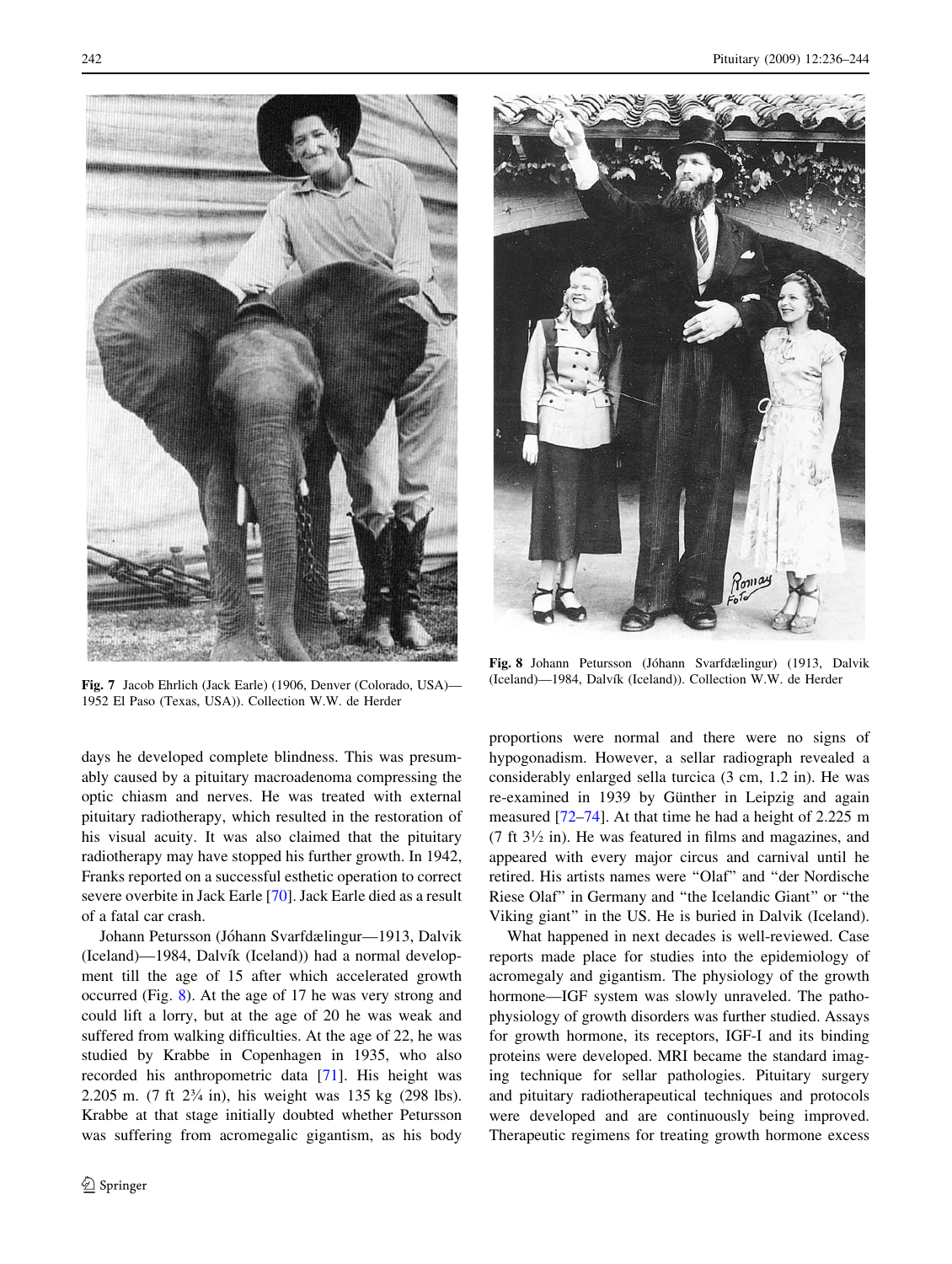<span id="page-7-0"></span>and for replacement of pituitary insufficiencies were and still are being developed, tested and applied in clinical practice [44, 45, [75–89\]](#page-8-0). Early recognition of developing gigantism at a young age and adequate medical care in the western countries are the main reasons why gigantism has almost completely disappeared in the western world. [\[90](#page-8-0)]. But in Africa, South America and Asia gigantism is currently still diagnosed at a late stage.

Open Access This article is distributed under the terms of the Creative Commons Attribution Noncommercial License which permits any noncommercial use, distribution, and reproduction in any medium, provided the original author(s) and source are credited.

## References

- 1. Marie P (1886) Sur deux cas d'acromégalie; hypertrophie singulière non congénitale des extrémités supérieures, inférieures et céphalique. Rev Med Liege 6:297-333
- 2. Wier (Weyer) J (1567) Medicarum Observationum. In: Virgo Gygantea ex quartana reddita. Oporinus, Basle, pp 7–10
- 3. Saucerotte N (1801) Accroissement singulier en grosseur des os d'un homme âgé de 39 ans Observation communiquée à l'Acade´mie de chirurgie. Melanges Chir 2:407–411
- 4. Pearce JM (2006) Nicolas Saucerotte: acromegaly before Pierre Marie. J Hist Neurosci 15(3):269–275. doi:[10.1080/0964704](http://dx.doi.org/10.1080/09647040500471764) [0500471764](http://dx.doi.org/10.1080/09647040500471764)
- 5. Alibert (1822) Précis théorique et pratique des maladies de la peau. Caille & Ravie: 317
- 6. Verga A (1864) Caso singolare de prosopectasia. Reale Ist Lombardo Sci Lettere Bendiconti Cl Sci Mat Naturali 1:111–117
- 7. Lombroso C (1869) Merkwürdiger Fall von allgemeiner Hypertrophie (macrosomia) oder scheinbarer Elephantiasis, beobachtet von Prof. Lombroso, mitgeteilt von Dr. Fränkel. Virchow's Archiv für Pathologische Anatomie Physiologie und für Klinische Medizin Band 6, vierte Folge, p 253
- 8. Lombroso C (1868) Caso sinolare di macrosomia. Giornale Ital delle Malattie Venere
- 9. Souza-Leite JD (1890) De l'acromégalie. maladie de Marie, Paris
- 10. Marie P, Marinesco G (1891) Sur l'anatomie pathologique de l'acromégalie. Archive de médicine expérimentale et d'anatomie pathologique 1 re série, tome 3:539–564
- 11. Marie P (1888) L'acromégalie. Nouv Iconographie Salpetriere I:173
- 12. Marie P (1888) L'acromégalie. Nouv Iconographie Salpetriere I:229
- 13. Marie P (1889) L'acromégalie. Nouv Iconographie Salpetriere II:327
- 14. Marie P (1889) L'acromégalie. Nouv Iconographie Salpetriere II:139
- 15. Marie P (1889) L'acromégalie. Nouv Iconographie Salpetriere II:188
- 16. Marie P (1889) L'acromégalie. Nouv Iconographie Salpetriere II:45
- 17. Marie P (1889) L'acromégalie. Nouv Iconographie Salpetriere II:224
- 18. Marie P (1890) Acromegaly. Brain 12:59. doi[:10.1093/brain/](http://dx.doi.org/10.1093/brain/12.1-2.59) [12.1-2.59](http://dx.doi.org/10.1093/brain/12.1-2.59)
- 19. Marie P (1896) Troisième leçon: Déformations thoraciques dans quelques affections médicales (Suite). B. Déformations thoraciques acquises. Acromégalie. Leçons de Clinique Médicale. Masson, Paris
- 20. Minkowski O (1887) Über einem Fall von Akromegalie. Berliner klinische Wochenschrift 21:371–374
- 21. Massolongo R (1895) Hyperfonction de la glande pituitaire et acromégalie; gigantisme et acromégalie. Rev Neurol 3:225
- 22. Tamburini A (1894) Beitrag zur Pathogenese der Akromegalie. Zentralblatt für Nervenheilkunde und Psychiatrie 17(5):625
- 23. Hutchinson W (1898) The pituitary gland as a factor in acromegaly and giantism. N Y Med J 67:341–344
- 24. Hutchinson W (1898) The pituitary gland as a factor in acromegaly and giantism. N Y Med J 67:450–453
- 25. Hutchinson W (1890) The pituitary gland as a factor in acromegaly and giantism. N Y Med J 72:89–100
- 26. Hutchinson W (1898) The pituitary gland as a factor in acromegaly and giantism. N Y Med J 72:133
- 27. Benda C (1901) Die microscopischen Befunde bei vier Fällen von Akromegalie. Dtsch Med Wochenschr 27:537–564
- 28. Guinon G (1889) De l'acromégalie. Gaz Hop Paris 62:1161
- 29. Fritsche CF, Klebs E (1884) Ein beitrag zur Pathologie des Riesenwuchses. Klinische und pathologischanatomische untersuchungen. Vogel, FCW, Leipzig
- 30. Langer K (1872) Über Wachstum des menschlichen Skelets, mit Bezug auf den Riesen. Denkschr der Kais Akad der Wissensch zu Wien Math –naturw Kl. p 31
- 31. Sternberg M (1894) Beiträge zur Kenntnis der Akromegalie. Z Klin Med 27:86
- 32. Sternberg M (1897) Die Akromegalie. In: Nothnagel CWH (ed) Nothnagel's Encyclopedia. Vienna
- 33. Cunningham DJ (1891) The skeleton if the Irish giant Cornelius Magrath. Trans R Ir Acad 29:553
- 34. Cunningham DJ (1903) Cornelius Magrath, the Irish giant. Man (Lond) 3:49–50. doi:[10.2307/2840853](http://dx.doi.org/10.2307/2840853)
- 35. Cunningham DJ (1892) The skull and some of the other bones of the skeleton of Cornelius Magrath, the Irish giant. J Anthropol Inst Great Br Irel 21:40–41. doi:[10.2307/2842207](http://dx.doi.org/10.2307/2842207)
- 36. Dana C (1893) On acromegaly and gigantism, with unilateral facial hypertrophy. J Nerv Ment Dis 18:725–738. doi: [10.1097/00005053-189311000-00001](http://dx.doi.org/10.1097/00005053-189311000-00001)
- 37. Hutchinson W (1895) A case of acromegaly in a giantess. Am J Med Sci CX:190–201
- 38. Hutchinson W (1898) The pituitary gland as a factor in acromegaly and giantism. NY Med J April 2:450–453
- 39. Hutchinson W (1898) The pituitary gland as a factor in acromegaly and giantism. NY Med J March 12:341–344
- 40. Hutchinson W (1900) The pituitary gland as a factor in acromegaly and giantism. NY Med J July 21:89–100
- 41. Brissaud E, Meige H (1895) Gigantisme et acromégalie. Journal de médicine et de chirurgie pratiques 66:49
- 42. Launois PE, Roy P (1904) Études biologiques sur les Géants. Masson et Cie, Paris
- 43. Fulton JF (1946) Harvey cushing. A biography. Springfield, Illinois
- 44. Cushing H (1930) Neurohypophysial Mechanisms from a Clinical Standpoint. Lancet 2:119–127. doi:[10.1016/S0140-](http://dx.doi.org/10.1016/S0140-6736(01)09033-X) [6736\(01\)09033-X](http://dx.doi.org/10.1016/S0140-6736(01)09033-X)
- 45. Cushing H (1930) Neurohypophysial mechanisms from a clinical standpoint. Lancet 2:175–184. doi:[10.1016/S0140-](http://dx.doi.org/10.1016/S0140-6736(01)09081-X) [6736\(01\)09081-X](http://dx.doi.org/10.1016/S0140-6736(01)09081-X)
- 46. Bergland RM (1965) New information concerning the Irish giant. J Neurosurg 23(3):265–269
- 47. Virchow R (1885) Den Riesen Winkelmeier aus Oberösterreich. Z Ethnol 17:469–472
- 48. Virchow R (1900) Riese Lewis Wilkins. Z Ethnol 32:78–80
- 49. de Herder WW (2005) A postcard of a giant and his physician (collection W.W. de Herder). J Endocrinol Invest 28(4):392
- 50. Lamberg L (1896) Riesenwuchs. Wien Klin Wochenschr 18:359